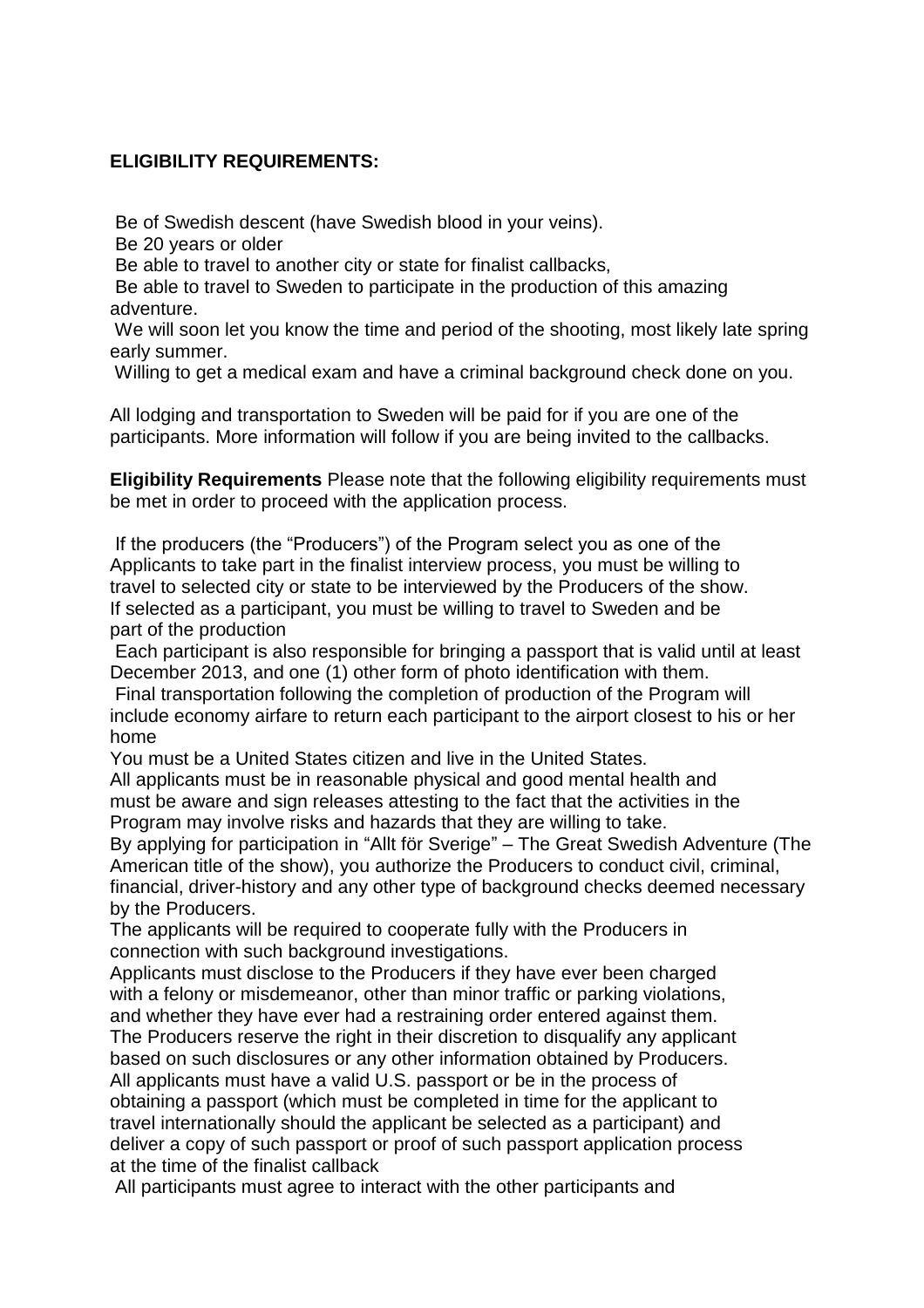cooperate with the Producers during the taping of the Program on a twenty-four-( 24)-hours-a-day, seven-(7)-days-a-week basis. Participants must be able to travel for long periods of time, must be adaptable to various living and traveling situations and must enjoy living and traveling in close proximity with others of varied age, sex, race, background, and experience. All participants must agree to let the production film them in their home environment for use in the program. This is scheduled to take place during the first week of May, but dates may be changed at the Producers' sole discretion.

Participants must be willing to participate in the Program without any interruption during the production period, regardless of personal or religious practices.

Upon the Producers' request, all applicants and/or participants agree to sign and abide by the terms of any additional releases or authorizations that the Producers, in their sole discretion, deem necessary.

All applicants must abide by all applicable US laws during the application process and, if selected as a participant, Sweden law during the period in which the Program is being taped.

The Producers reserve the right to make additions to and/or deletions from the application process above or otherwise make any and all changes to the eligibility requirements with or without notice, including, but not limited to, changes to the locations, dates and/or times of the interviews. The Producers also reserve the right to contact applicants as well as their friends and family to ask additional questions and/or conduct phone interviews to gather additional information about applicants. Such phone interviews are not required and are at the Producers' sole discretion to assist in gathering information for participant selection. Without limiting the foregoing, the Producers reserve the right not to produce the Program.

All applications become the sole property of the Producers, and the video footage submitted may be used in the Production at the Producers sole discretion.

All decisions regarding the Program, including but not limited to, rules, eligibility, participant selection, Program production, game play, tasks, participant elimination and award of prizes, are at the Producers' sole and exclusive discretion, are final, and are not subject to appeal. Participants will be personally responsible for any taxes on any prizes and per diem. The applicants must sign statements acknowledging that they have read and will comply with all of the eligibility requirements described herein. The Producers reserve the right to disqualify any participant for any reason, including, without limitation, any team member's tampering with the application process or the operation of the application process, threatening or harming another person, colluding with other participants to share prize winnings, or violating the Official Rules or other rules then in effect or the standards and practices and policies of the Producers. Disqualification may result in, among other things, immediate forfeiture of any prize otherwise awarded or awardable. By submitting an application, each applicant agrees to release, discharge and hold harmless the Producers and SVT from all claims and damages arising out of his/her participation in the application process or the Program itself, and to have his or her name, voice and likeness used at the Producers' discretion as part of the Program, or as part of promotions for the Program, in any and all media now known or hereafter devised. By submitting